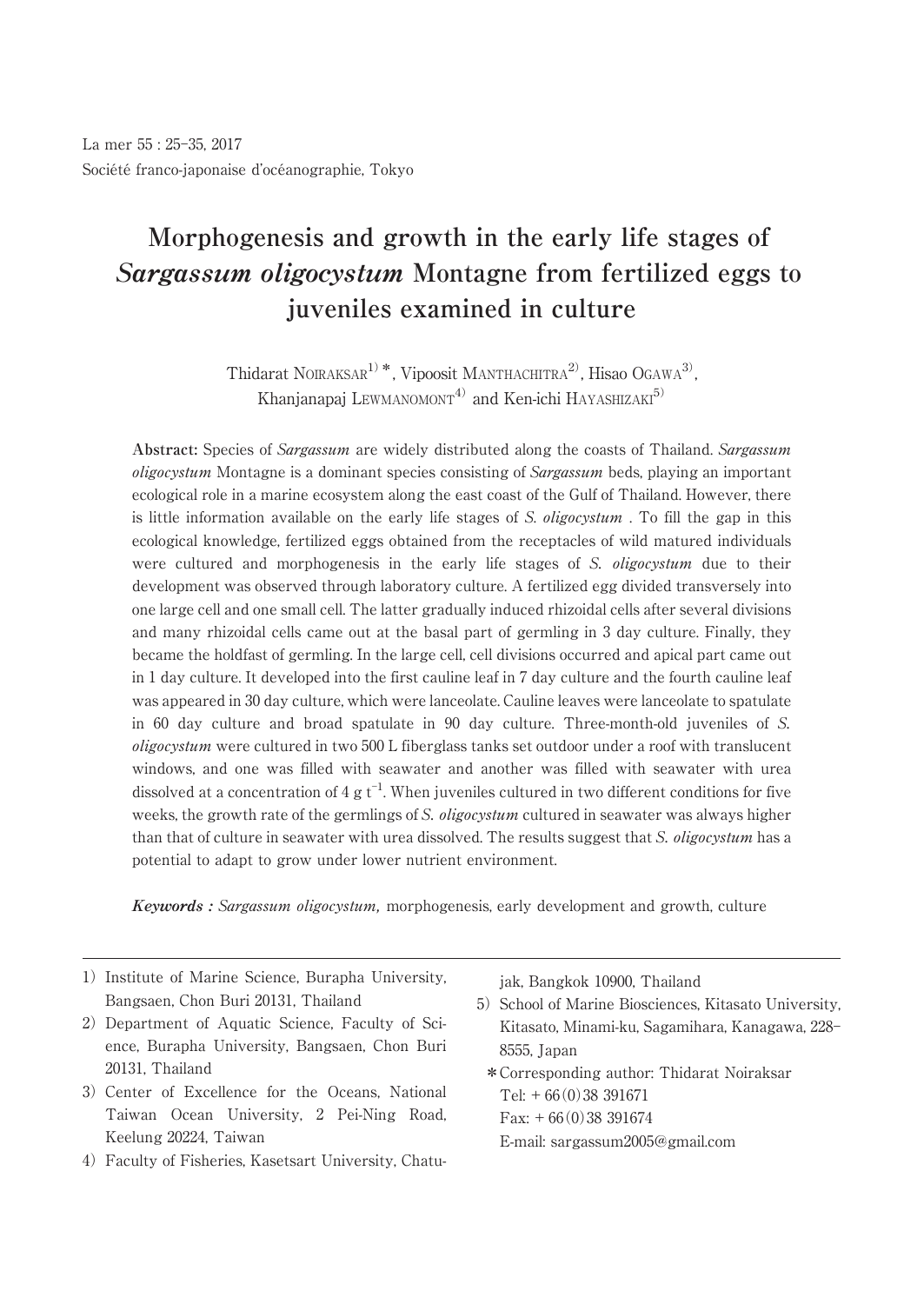# **1. Introduction**

Sargassum C. Agardh is one of the largest genus of brown algae and the most important seaweed both ecologically and economically. The Sargassum plants are distributed all over the world, especially in tropical and temperate regions (YOSHIDA, 1983). Seaweed beds consisting of Sargassum species influence the dissolved oxygen content in seawater (hereafter, this is referred to as DO) through photosynthesis (KOMATSU 1989; MURAOKA , 2004; MIKAM i et al., 2007) and consequently the pH value by  $CO<sub>2</sub>$ absorption through photosynthesis and release through respiration (KOMATSU and KAWAI, 1986). They support biodiversity and habitat for marine organisms(KOMATSU et al., 1982; KOMATSU, 1985; KOMATSU et al., 1990; KOMATSU and MURAKAMI, 1994; KOMATSU et al., 1995; KOMATSU et al., 2007; KOMATSU et al., 2008). Sargassum species comprise bioactive compounds such as vitamins, carotenoids, dietary fibers, proteins, and minerals, and biologically active compounds, like terpenoids, flavonoids, sterols, sulfated polysaccharides, polyphenols, sargaquinoic acids, sargachromenol and pheophytin (LUCAS and SOUTHGATE, 2012). Sargassum species are used as human foods, especially by people living in coastal areas  $(e, g, KIRIMURA,$ 2007). There are many reports on the bioactive substances extracted from seaweeds, such as antibacterial, antifungal, antiviral, anti-inflammatory, anti-diabetic, antioxidant, and cytotoxic substances (e.g. ZANDI et al., 2010; TAJBAKHSH et al., 2011; YENDO et al., 2014; MEHDINEZHAD et al., 2015). Sargassum plants also play an effective bioabsorption role to remove nutrients (FEI, 2004) and heavy metals such as cadmium ion  $(Cd^{2+})$ , copper ion  $(Cu^{2+})$ , and mercuric ion  $(Hg^{2+})$  dissolve in seawater. Therefore, this function of Sargassum species is focused from the environmental and economic aspects (RAMAVANDI et al., 2015; DELSHAB et al., 2016).

Many reports exist concerning the early development stages of Sargassum species such as S. *micracanthum* and S. *ringgoldianum* (OGAWA, 1974), S. *muticum* (NORTON, 1977; HALE s and FLETCHER, 1989; UCHIDA et al., 1991; KERRISON and LE, 2016), S. horneri (NANBA, 1993; UCHIDA, 1993; YOSHIDA et al., 1995; YOSHIDA et al., 1999; CHOI et al., 2008) , S. filicinum(YOSHIDA et al., 1999) , S. confusum (KAWAGOE et al., 2005), S. vachellianum  $(Y_{AN}$  and ZHANG, 2013), S. thunbergii (ZIGUO et al., 2008; YONGZHENG et al., 2015) , S. echinocarpum  $(HAMZA et al., 2016)$  and S. swartzii (KAVALE and VEERAGURUNATHAN, 2016). In addition, there are reports on the technical development for artificial seed production in S. fulvellum (HWANG et al., 2006, 2007) and S. thunbergii (ZHANG et al., 2012). However, there is not any available information on the embryo release and early development of S. *oligocystum* which is one of the most common and abundant species in tropical waters of the western Pacific Ocean.

There are some extensive researches on fertilizer application in seaweed cultivation(AMANO and NODA, 1987; BRAULT and QUÉGUINER, 1989; PHILLIPS and HURD, 2003; TYLER et al., 2005; MANSILLA et al., 2007; KIM and YARISH, 2014; MIKI et al., 2016). Urea is an organic compound with the chemical formula of  $CO(NH_2)_2$  and is widely used as a fertilizer for nitrogen source. Urea has the highest nitrogen content of all solid nitrogenous fertilizers in common use and can get anywhere at a reasonable price. The standard crop-nutrient rating (NPK rating) of urea is  $46-0-0$ , and it is also used in many multi-component solid fertilizer formulations for land plants(WIKIPEDIA, 2016). However, it is unknown on the effect of urea on the growth of S. oligocystum.

Seaweed culture techniques have been developed by researchers to observe the early development of seaweeds. Unfortunately, we have no detailed studies on Thai Sargassum species until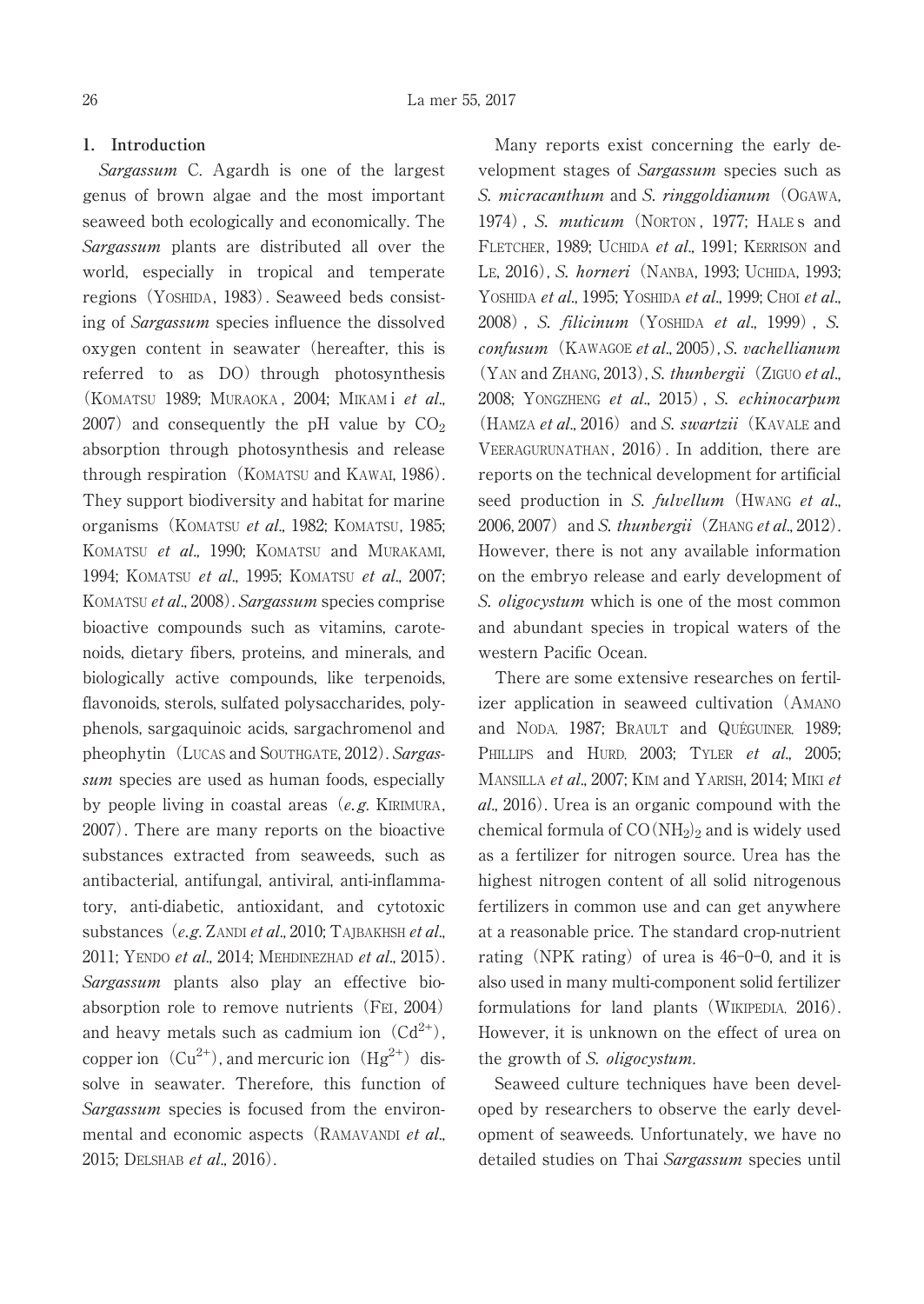

**Fig. 1** Mature thalli of Sargassum oligocystum observed around Samaesarn Island.

now. The objective of this study is to present the morphogenesis and growth in the early life stage of S. oligocystum from the fertilized egg stage to the juvenile stage, and to test an effect of urea on the growth of its juvenile plants. Materials were cultured under laboratory and outdoor conditions. Results were served for the objectives of this study.

### **2. Materials and methods**

### **2.1 Laboratory culture of fertilized eggs**

Mature S. oligocystum plants were collected in the intertidal zone of Samaesarn Island, Chon Buri Province, Thailand (12° 31'21.37"N, 100° 57'  $25.12<sup>′</sup>E$ ) in April 2014 (Fig. 1). The plants were cleaned to eliminate epiphytes and rinsed thoroughly with sterilized seawater. Receptacles were examined to check whether fertilized eggs were released and the eggs had attached to their surface or not. The fertilized eggs were removed from the receptacles by brush and rinsed several times with sterile seawater. Plant Nutrition + liquid (Tropica, Aquacare) was used as a culture medium and renewed once a week. Culture conditions were as follows: a salinity of 30, a water temperature of 25℃ and photosynthetic active

radiation (PAR) of 85 µmol photons  $m^{-2}$  s<sup>-1</sup> with the use of cool daylight fluorescent tubes(Philips, TL $-D$  18W/54 $-765$  1SL, Thailand) for a 12 h:  $12 h$  (L:D) (Figs. 2a, b). PAR was measured with a light meter (LI-250A, LI-COR, USA). Growth and development from the fertilized egg stage to the juvenile stage for 90 d were observed. Juvenile thalli cultured for 90 d were used for an outdoor tank culture experiment.

## **2.2 Outdoor tank culture of juveniles**

Three-month-old S. *oligocystum* juvenile thalli were cultured in outdoor tanks of 500 L made from fiberglass, set under a roof with translucent plastic windows  $(Fig. 2c)$ . To know the nutritional effects for the growth of S. oligocystum juvenile, three hundred juvenile thalli were cultured in a tank filled with seawater and also a tank filled with seawater with urea fertilizer dissolved at a concentration of 4 g  $t^{-1}$  (hereafter, this is referred to as seawater with urea dissolved for simplicity) (Fig. 2d). The culture mediums in both tanks were renewed once a week. Two replicates were used for each treatment. At intervals of 7 d during 35 d of culture, fifteen young thalli were randomly selected to measure the size of juvenile thalli under each treatment for examination of their growth  $(Fig, 2e)$ . In an outdoor tank, we measured eight environmental parameters such as water temperature, PAR (HOBO Pendant UA-002-64, USA), pH (Mettler Toledo pH Five Go, Switzerland), salinity(ATAGO 508 IIW, Japan).

#### **2.3 Growth rate and data analyses**

A growth rate of a thallus was estimated from an increase in size of thallus. A specific growth rate for S. *oligocystum* was obtained with the formula proposed by Luhan and Sollesta (2010):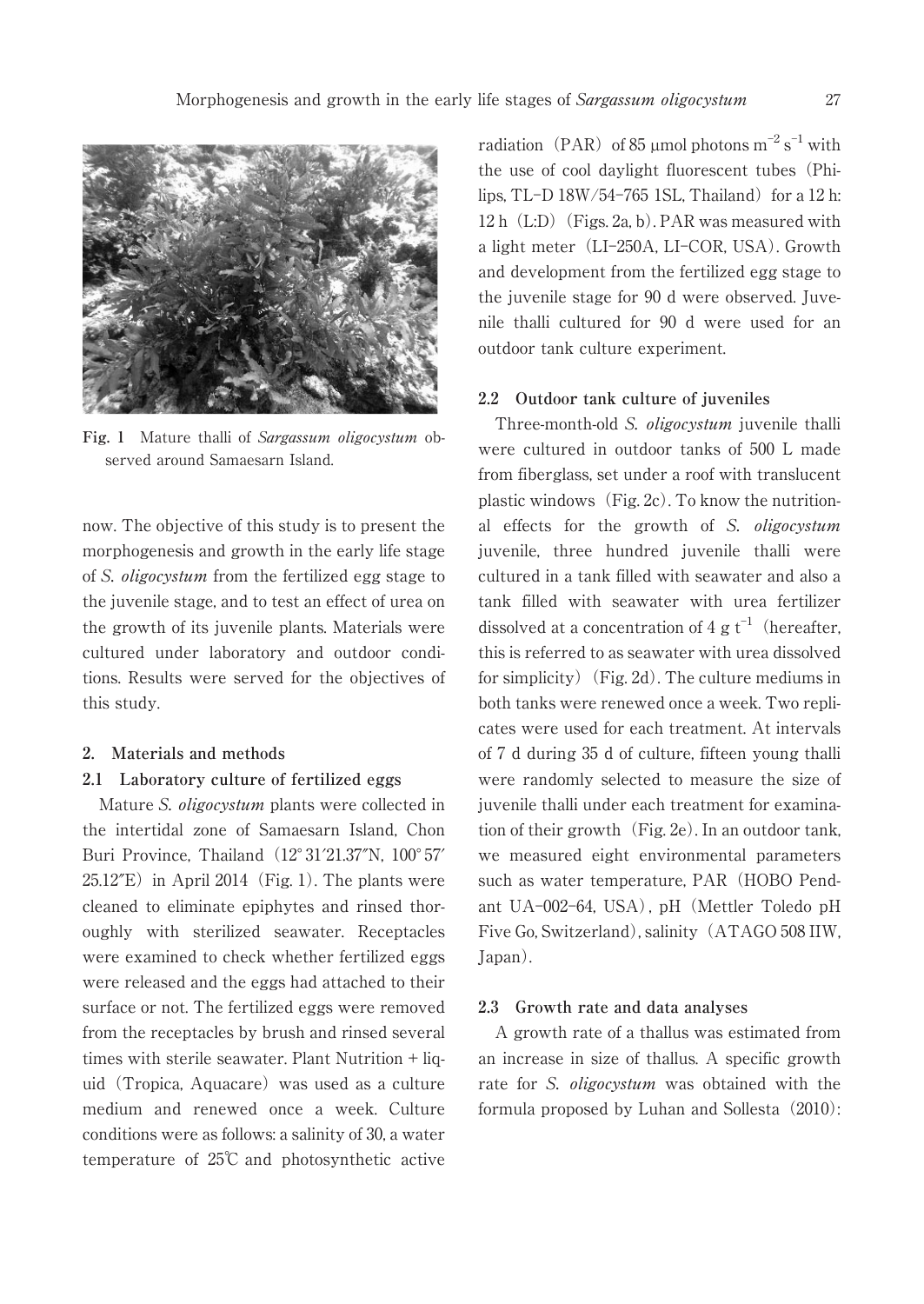

Fig. 2 Pictures showing laboratory cultures of *Sargassum oligocystum* germlings (a and b); juveniles in outdoor tanks (c and d) in Samaesarn Island and the diameter measurement of the thallus  $(e)$ .

$$
SGR = \frac{100 \quad (\ln W_t - \ln W_0)}{t} \tag{1}
$$

where  $SGR$ , t,  $W_0$  and  $W_t$  are specific growth rates, time of day after the start of outdoor tank culture, an initial size of thallus  $(mm)$  on the first day of culture and a size of thallus (mm) at  $t$ , respectively. The first day  $t$  and a size  $W_t$  on the first day of each week were set as 0 and  $W_0$ because measurements were conducted at intervals of 7 d for 35 d. Differences in specific growth rates of S. oligocystum thallus per week were examined between those cultured in seawater or seawater with urea dissolved, and comparing the eight environmental parameters between the two different mediums.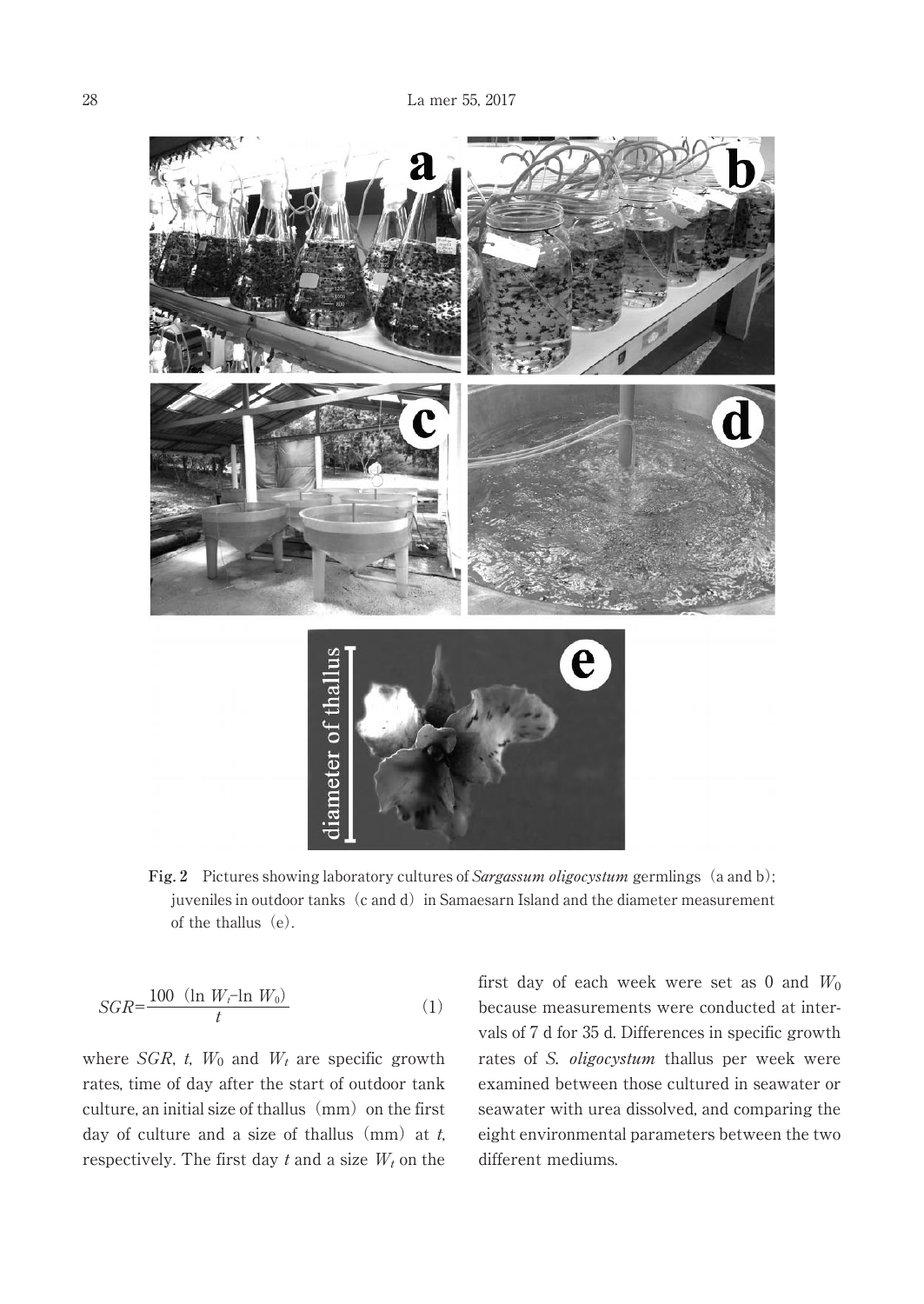

**Fig. 3** Embryo development of Sargassum oligocystum in a container filled with a culture medium of Plant Nutrition<sup>+</sup> liquid (Tropica, Aquacare) under a salinity of 30, a water temperature of 25℃ and PAR of 85 µmol photons  $m^{-2}$  s<sup>-1</sup>. Pictures of fertilized eggs in a receptacle on the 1st day  $(a)$ , a germling on the 3rd day with an arrow showing the rhizoidal cell (b), a germling on the 7th day (c), a juvenile on the 30th day (d), a juvenile on the 60th day (e) and a juvenile on the 90th day  $(f)$ .

# **3. Results**

# **3.1 Field observation and embryo culture in a laboratory**

The receptacle formation of S. oligocystum was observed from February to June around Samaesarn Island, Chon Buri Province, Thailand. Fertilized eggs released from conceptacles attached to their surface. After verifying the start of germination, zygotes were isolated in containers filled with culture medium. The first segmentation in an egg occurred transversely to the longitudinal axis of the egg and divided it into one large cell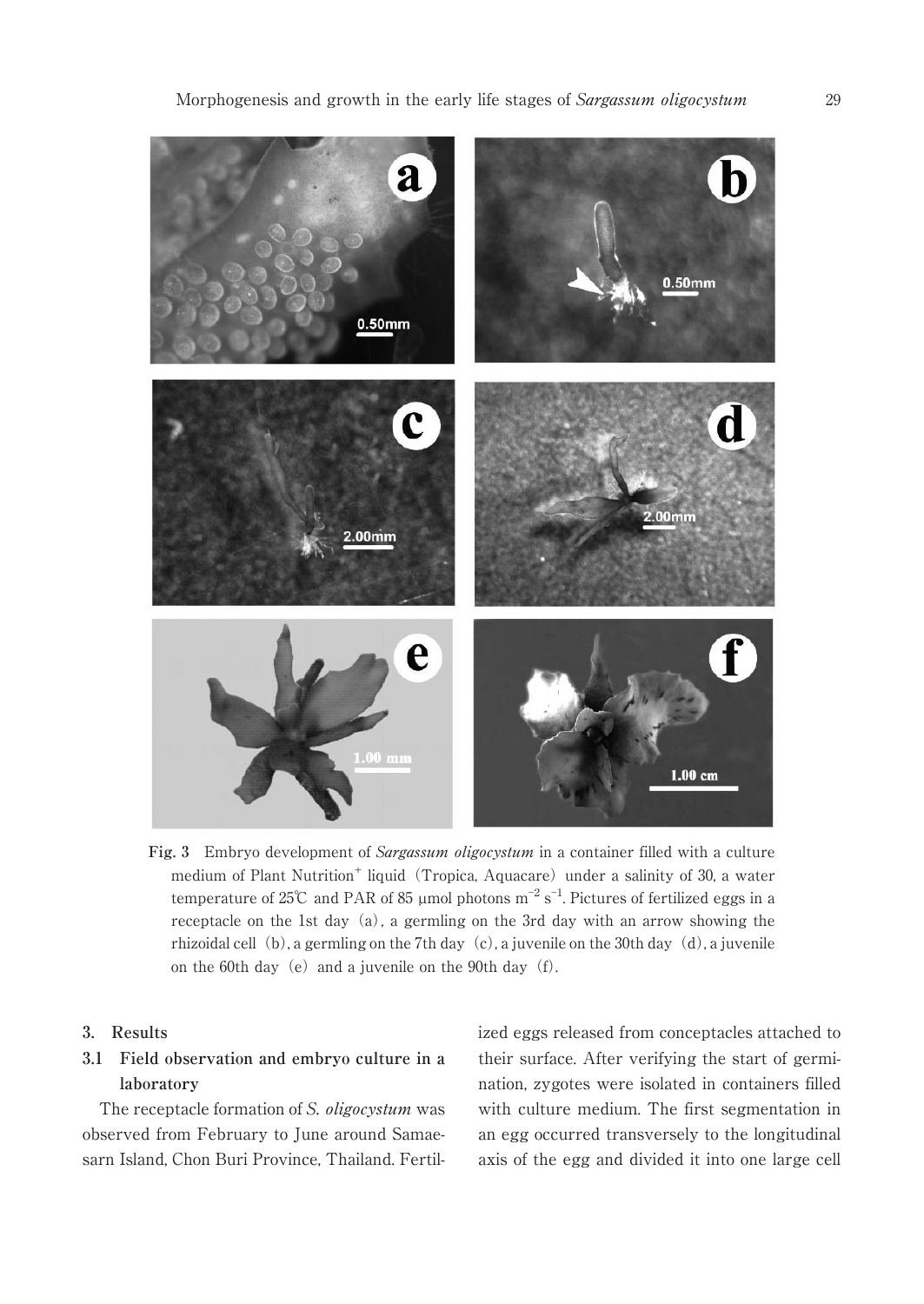

Fig. 4 Sargassum oligocystum juveniles in seawater (a) and seawater with urea dissolved at a concentration of 4 g t $^{-1}\,$  (b) on the 5th day, with lateral branches in seawater on the 7th day (c) in seawater on the 14th day, and (d) from the start of outdoor tank culture.



**Fig. 5** Branch development of Sargassum oligocystum cultured in outdoor tanks from the 9th week to the 14th week.

and one small cell. The latter was gradually induced to rhizoidal cells after several divisions and rhizoids grew out, and became a basal part of the germling for the attachment to substrate. The cells from the former cell became an apex in 1 day culture (Fig. 3a). Germlings produced many rhizoids in 3 day culture (Fig. 3b). They developed the first cauline leaf in 7 day culture (Fig. 3c) and the fourth cauline leaf came out in 30 day culture (Fig. 3d), becoming juvenile. The shape of these leaves was lanceolate. Through the development, cauline leaves were lanceolate to spatulate in 60 day culture (Fig. 3e), and broad-spatulate in  $90$ day culture  $(Fig. 3f)$ .

In the seventh week of culture, juvenile thalli of S. *oligocystum* developed a primary branch (Fig.  $4c$ ). The average number of branches was  $2.3-2.4$ with  $8.3-10.9$  mm in length from the 9th to 10th week,  $2.5-3.0$  branches with  $12.6-13.7$  mm in length between the 11th and 12th weeks, and  $2.9 - 3.5$  branches with  $13.0 - 13.3$  mm between the 13th and 14th weeks (Figs. 4d and 5a).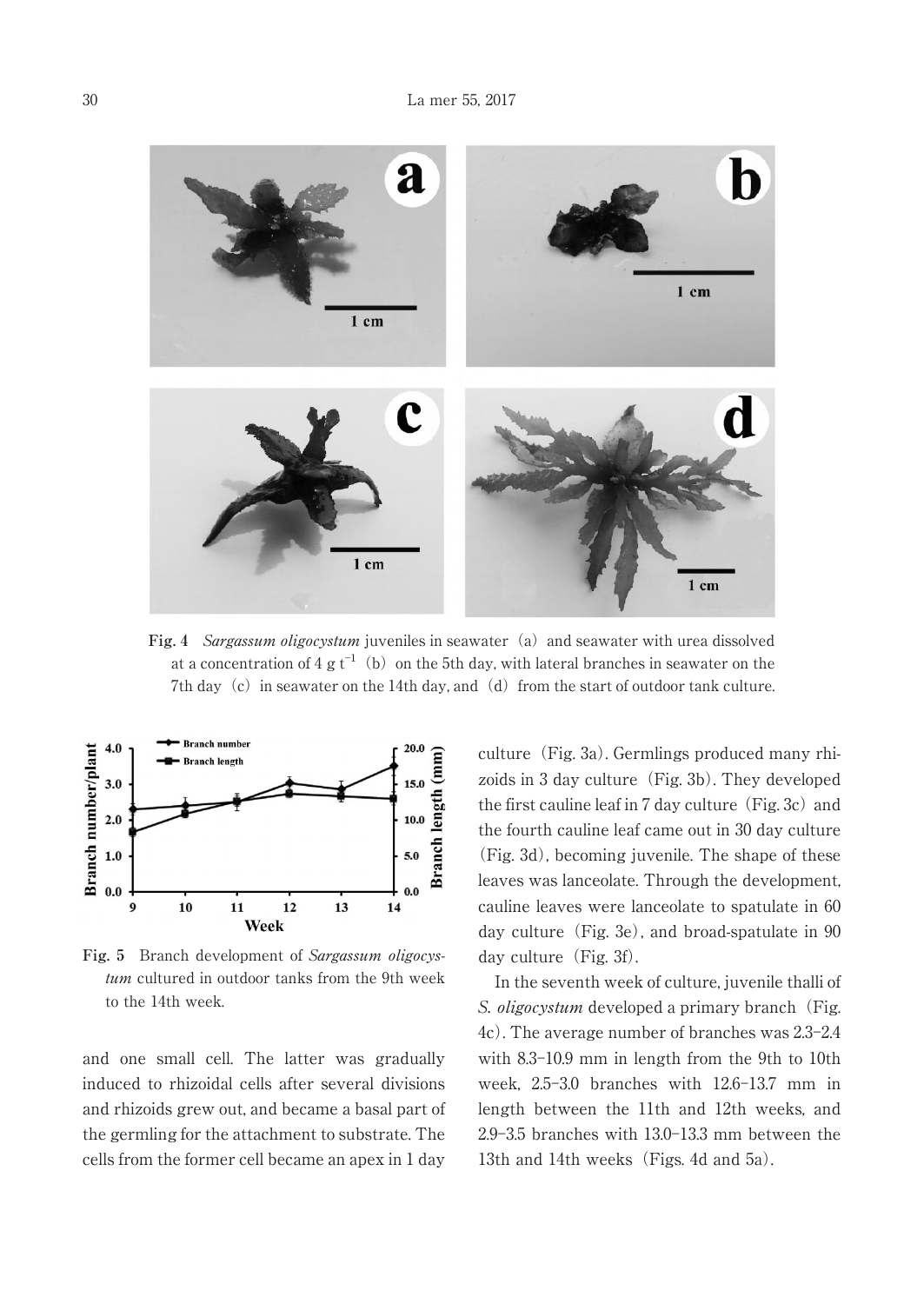

**Fig. 6** Growth rates of Sargassum oligocystum juveniles (mean  $\pm$  standard error) at intervals of 7 d, cultured in outdoor tanks filled with seawater (closed circle) and seawater with urea dissolved at a concentration of 4 g  $t^{-1}$  (closed square) for 35 d.

# **3.2 Growth rate of juvenile cultured in outdoor tanks**

Three-month-old juveniles of S. oligocystum  $(hereafter referred to as young thalli) were used$ for a growth experiment cultured in tanks filled with two different mediums: seawater or seawater with urea dissolved. At the end of the experiment on the 35th day, the average size of thalli obtained from the tanks filled with seawater and seawater with urea dissolved were  $18.7 \pm 0.3$  mm and  $13.7 \pm 0.2$  mm, respectively. The highest specific diameter of growth rates for the thallus in the former and latter tanks were  $2.7 \pm 0.2\%$  d<sup>-1</sup> on the 14th day and  $1.3 \pm 0.2\%$  d<sup>-1</sup> on the 7th day of culture, respectively (Fig. 6). Growth rate for the juvenile thalli of S. *oligocys*tum cultured in the latter tanks were decreased because of growth of blue-green algae on the thallus surface (Fig. 4b), while those in the former tanks showed less growth of blue-green algae  $(Fig. 4a)$ .

The averages of environmental parameters are as follows: water temperature ranged from 30.4 to 30.9℃; photosynthetic active radiation ranged from 21.7 to 40.5 µmol photons  $m^{-2}s^{-1}$ ; salinity in

tanks filled with seawater and seawater with urea dissolved ranged from 32 to 33.9 and 31.5 to 35.5, respectively; The pH in the former and latter tanks ranged from 8.1 to 8.3 and 8.2 to 8.4, respectively  $(Fig, 7)$ . There was little difference in environmental parameters between the former and latter tanks.

# **4. Discussion**

The germling development of S. *oligocystum* is similar to that of tropical or temperate species of Sargassum such as S. confusum, S. horneri, S. thunbergii, S. swartzii and S. vachellianum (UCHIDA, 1993; KAWAGOE et al., 2005; ZHAO et al. 2008; YAN and ZHANG, 2013; KAVALE and VEERAGURUNATHAN, 2016). The development of embryonic germlings in this species follows the classic "8 nuclei in 1 egg" type, as described for Sargassaceae. Fertilized eggs developed into embryos at the primary-rhizoid stage in 24 h, and the secondary-rhizoid stage in 3 d. The first leaflet of the germling with cylindrical shape was formed in 7 day culture. It is reported that cues on an egg release and the early germling growth of seaweeds were water temperature, irradiance, photoperiod, day length, nutrient, desiccation, thermal and osmotic stress(NORTON, 1977; UCHIDA et al., 2991; NANBA, and OKUDA, 1993; YOSHIDA et al., 1995, 1999; STEEN, 2004; STEEN and RUENESS, 2004; HWANG et al., 2006; CHOI et al., 2008; CHU et al., 2012; YONGZHENG et al., 2015). However, such cues could not be observed through our culture experiment.

The specific growth rates of the juvenile thalli of S. oligocystum cultured in the tanks filled with seawater were higher than those cultured in the tanks filled with seawater with urea dissolved. This difference is due to the chemical composition of the nutrient solutions used in this experiment. Urea is an excellent nitrogen source for some seaweeds such as kelps, but others show growth inhibition. For example, BRAULT and QUÉGUINER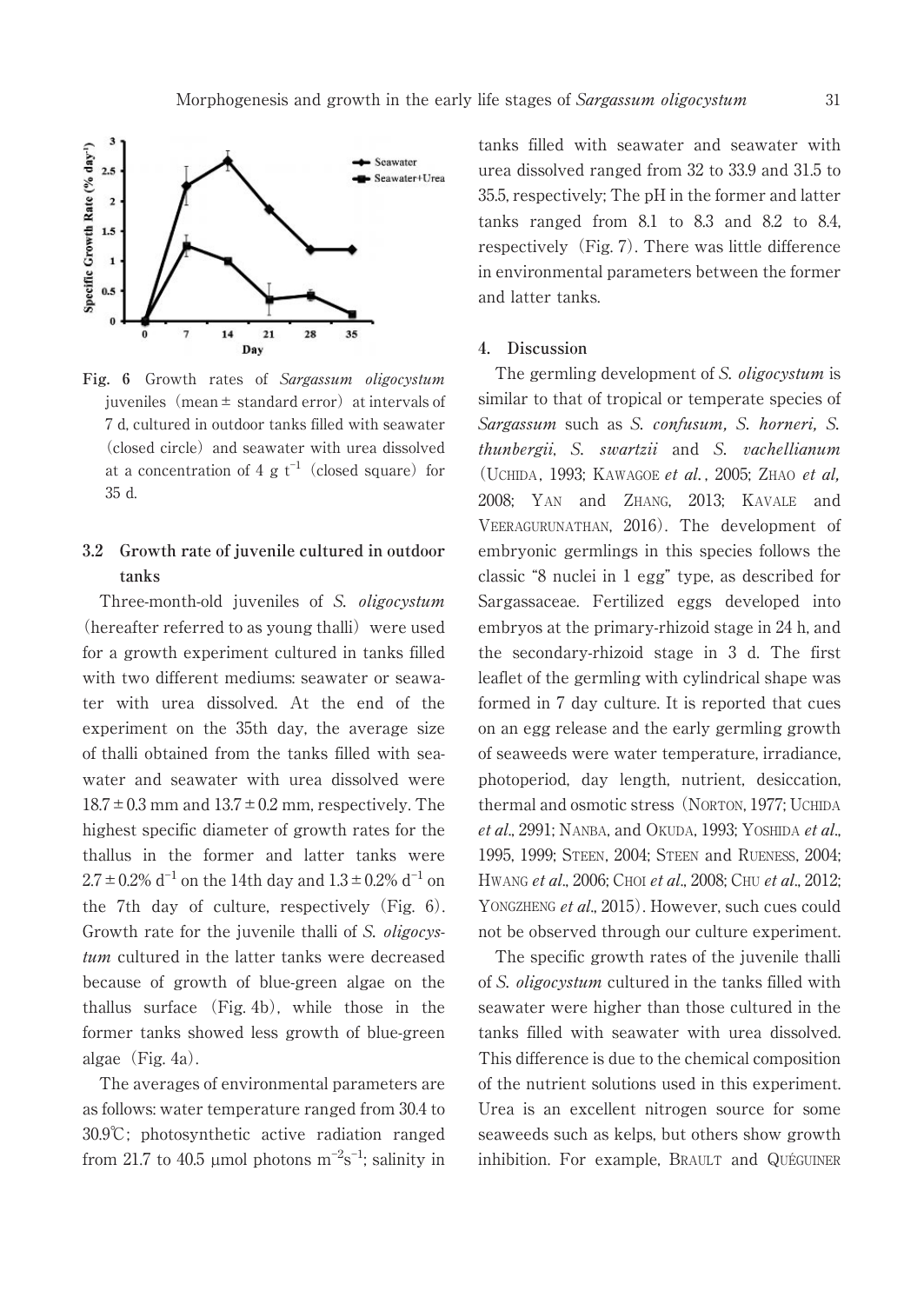$(1989)$  studied the effect of inorganic and organic nitrogen sources on the growth of Ulva gigantean and found that ammonium was a better nitrogen source than urea and nitrate. PHILLIPS and HURD  $(2003)$  reported on nitrogen ecophysiology of four intertidal seaweeds (Stictosiphonia arbuscula, Apophlaea lyallii, Scytothamnus australis and Xiphophora gladiata) from southeastern New Zealand and reported that there is a difference in absorption by nitrogen sources and its seasonality. The order of nitrogen sources well absorbed by seaweeds is  $NH4^+$ > NO3<sup>-</sup>> urea in winter and  $NH4^+=$  NO3<sup>-</sup>> urea in summer. MANSILLA *et al.*  $(2007)$  reported that *Gigartina skottsbergii* germlings grew more rapidly when they were cultured in solution of Bayfoland 250 SL and Provasoli than the growth rates cultured in solution with urea and superphosphate, which were significantly lower. Nitrogen and phosphorus are limiting nutrients for growth and yield of seaweeds in most natural environment. Physiological and biological factors of seaweeds may have an influence on growth and uptake of nutrients, such as inter-seaweed variability, nutritional history, type of tissue, life history stage, age, surface area to volume ratio of a thallus, and morphology.(HARRISON and HURD, 2001). HARRISON and HURD $(2001)$  mentioned also that epiphytes growing on surfaces of seaweeds can control seaweed growth to a critical level by starving nitrogen uptake for several days. The present study shows that the specific growth rates of S. oligocystum juveniles cultured in seawater with urea dissolved were decreased by blue-green algae contamination. It is possible that some attached algae may use the nutrients more efficiently than S. *oligocystum*. It is estimated that S. *oligocystum* succeeds to acquire a great ability to adapt to the low nutrient level in tropical waters, especially in the waters of the east coast of the Gulf of Thailand.

### **Acknowledgments**

We are deeply indebted to the sponsors of this study which was conducted under the National Science and Technology Development Agency (NSTDA). Our thanks go to Plant Genetic Conservation Project Under the Royal Initiation of Her Royal Highness Princess Maha Chakri Sirindhorn (RSPG); Naval special warfare Command, Royal Thai Navy; Institute of Marine Science and Faculty of Science Burapha University; Atmosphere and Ocean Research Institute, The University of Tokyo; National Taiwan Ocean University; Faculty of Fisheries, Kasetsart University; School of Marine Biosciences, Kitasato University; the Asian CORE Program of the Japan Society for the Promotion of Science, "Establishment of research and education network on coastal marine science in Southeast Asia; and Core-to-Core Program of the Japan Society for the Promotion of Science, Research and Education Network on coastal ecosystems in Southeast Asia (RENSEA) for their supports.

#### **References**

- AMANO, H. and H. Noda (1987): Effect of nitrogenous fertilizers on the recovery of discoloured fronds of Porphyra yezoenisis. Botanica Marina, **30**(6), 467-474.
- BRAULT, D. and B. QUÉGUINER (1989): Effect of inorganic and organic nitrogen sources on growth of Ulva gigantean (Kützing) Bliding. In Aquaculture: a biotechnology in progress 1. De Pauw, N. et al. (eds.), European Aquaculture Society, Breden, Belgium, p. 425-430.
- CHOI, H.G., K. H. LEE, H. I. YOO, P. J. KANG, Y. S., KIM and K. W. NAM (2008): Physiological differences in the growth of Sargassum horneri between the germling and adult stages. Journal of Applied Phycology, 20, 729-735.
- CHU, S.H., Q. S. ZHANG, Y. Z. TANG, S. B. ZHANG, Z. C. LU and Y. Q. Tu  $(2012)$ : High tolerance to fluctuating salinity allows Sargassum thunbergii germ-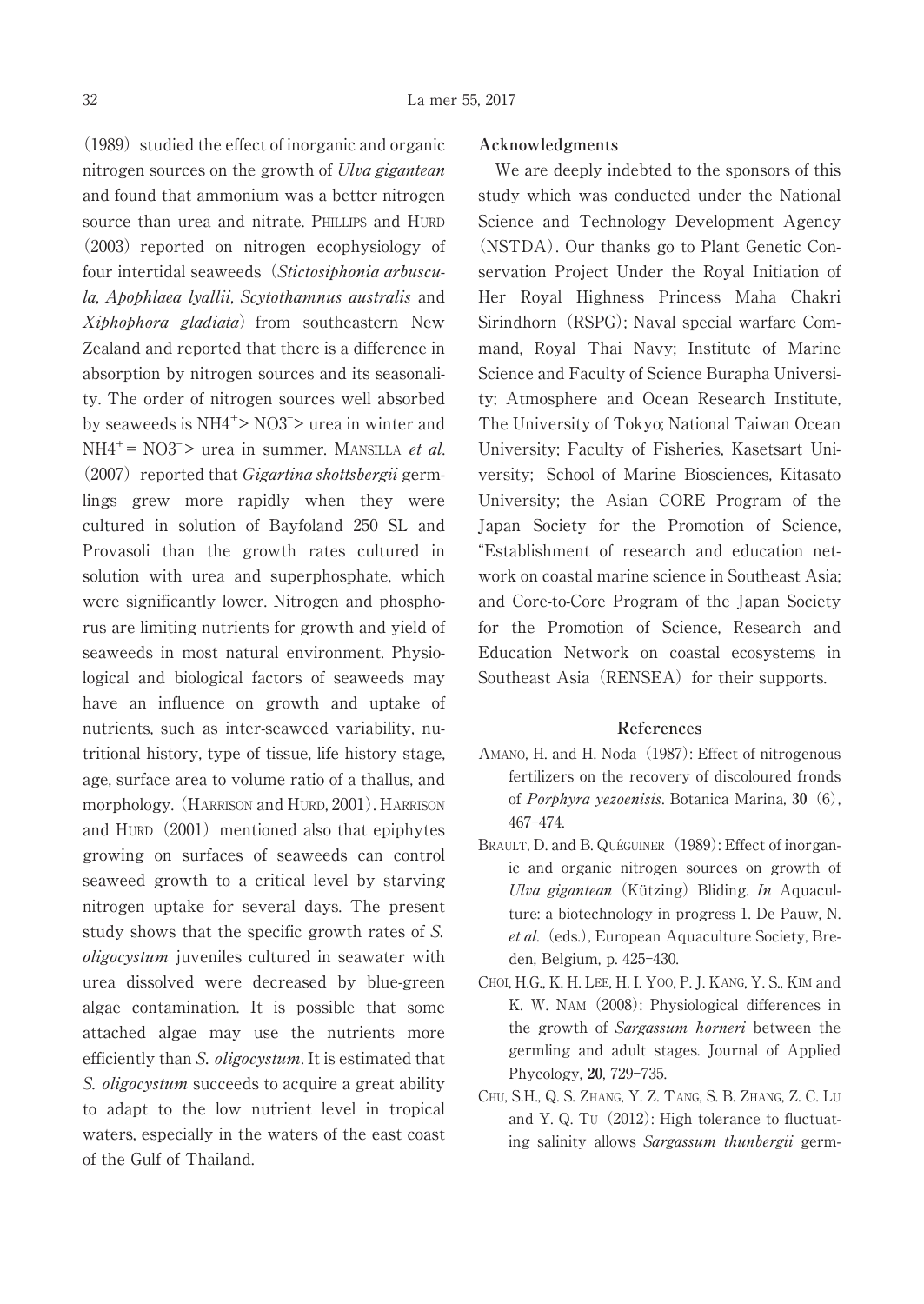lings to survive and grow in artificial habitat of full immersion in intertidal zone. Journal of Experimental and Marine Biology and Ecology, **412**, 66-71.

- DELSHAB, S., E. KOUHGARDI and B. RAMAVANDI (2016): Data of heavy metals biosorption onto Sargassum oligocystum collected from the northern coast of Persian Gulf. Data in Brief, 8, 235-241.
- FEI, X.(2004): Solving the coastal eutrophication problem by large scale seaweed cultivation. Hydrobiologia, 512 (1-3), 145-151.
- HAMZA, W., R. BOGARDUS, A. AHMADANI, R. A. MESKARI, R. A. and A. A. HASHMI (2016): Effect of temperature and substrate variations on vegetative growth of spores of the brown alga Sargassum echinocarpum J. Agardh under laboratory conditions. Journal of Applied Phycology, 28, 1827<sup>-1</sup> 1833.
- HALES, J.M. and R. L. FLETCHER (1989): Studies on the recently introduced brown alga Sargassum  $multcum$  (Yendo) Fensholt. IV. The effect of temperature, irradiance and salinity on germling growth. Botanica Marina., 32, 167-176.
- HARRISON P. J. and C. L. HURD (2001): Nutrient physiology of seaweeds: application of concepts to aquaculture. Cahiers de Biologie Marine, **42**, 71-82
- HWANG, E. K., C. S. PARK and J. M. BAEK (2006): Artificial seed production and cultivation of the edible brown alga, Sargassum fulvellum (Turner)C. Agardh: developing a new species for seaweement of cultivation in Korea. Journal of Applied Phycology, 18, 251<sup>-257</sup>.
- HWANG, E. K., J. M. BAEK and C. S. PARK (2007): Assessment of optimal depth and photon irradiance for cultivation of the brown alga, Sargassum  $fulvellum$  (Turner) C. Agardh. Journal of Applied Phycology, 19, 787-793.
- KAWAGOE, C., T. TANI, J. R. INDY , H. MIZUTA and H. YASUI (2005): Effect of various water temperatures on the fertilized eggs, embryos, young thalli of Sargassum confusum C. Agardh (Fucales, Phaeophyceae) from Hokkaido. Aquaculture Science,  $53(2)$ ,  $181-187$  (in Japanese with English abstract).
- KAVALE, M.G. and V. VEERAGURUNATHAN (2016): Development of zygote for seed production of Sargassum swartzii in India. Journal of Applied Phycology, 28, 2875-2882.
- KERRISON, P. and H. N. LE (2016): Environmental factors on egg liberation and germling production of Sargassum muticum. Journal of Applied Phycology, 28, 481-489.
- KIM, J.K. and YARISH, C. (2014): Development of a sustainable land-based *Gracilaria* cultivation system. Algae, 29 (3), 217-225.
- KIRIMURA, M. (2007): A study on the edible use of seaweed Sargassum fulvellum. Bulleti of Kyoto Junior College, 35, 41–50. (in Japanese)
- KOMATSU, T. (1985): Temporal fluctuations of water temperature in a Sargassum forest. Journal of the Oceanographical Society of Japan, 41, 235-243.
- KOMATSU, T. (1989): Day-night reversion in the horizontal distributions of dissolved oxygen content and pH in a Sargassum forest. Journal of the Oceanographical Society of Japan, 45, 106-115.
- KOMATSU, T. and H. KAWAI (1986): Diurnal changes of pH distributions and the cascading of shore water in a Sargassum forest, Journal of the Oceanographical Society of Japan, 42, 447-458.
- KOMATSU, T. and S. MURAKAMI (1994): Influence of a Sargassum forest on the spatial distribution of water flow. Fisheries Oceanography, 3, 256-266.
- KOMATSU, T., H. ARIYAMA , H. NAKAHARA and W. SAKAMOTO (1982): Spatial and temporal distributions of water temperature in a Sargassum forest. Journal of the Oceanographical Society of Japan, 38, 63-72.
- KOMATSU, T., H. KAWAI and W. SAKAMOTO (1990): Influences of *Sargassum* forests on marine environments. Bulletin on Coastal Oceanography, **27**, 115–126. (in Japanese with English abstract).
- KOMATSU, T., D. MATSUNAGA, A. MIKAMI, T. SAGAWA, E. BOISNIER, K. TATSUKAWA, M. AOKI, T. AJISAKA, S, UWAI, K. TANAKA, K. ISHIDA, H. TANOUE and T. SUGIMOTO (2008): Abundance of drifting seaweeds in eastern East China Sea. Journal of Applied Phycology, 20, 801-809.
- KOMATSU, T., A. MURAKAMI and H. KAWAI (1995): Some features of jump of water temperature in a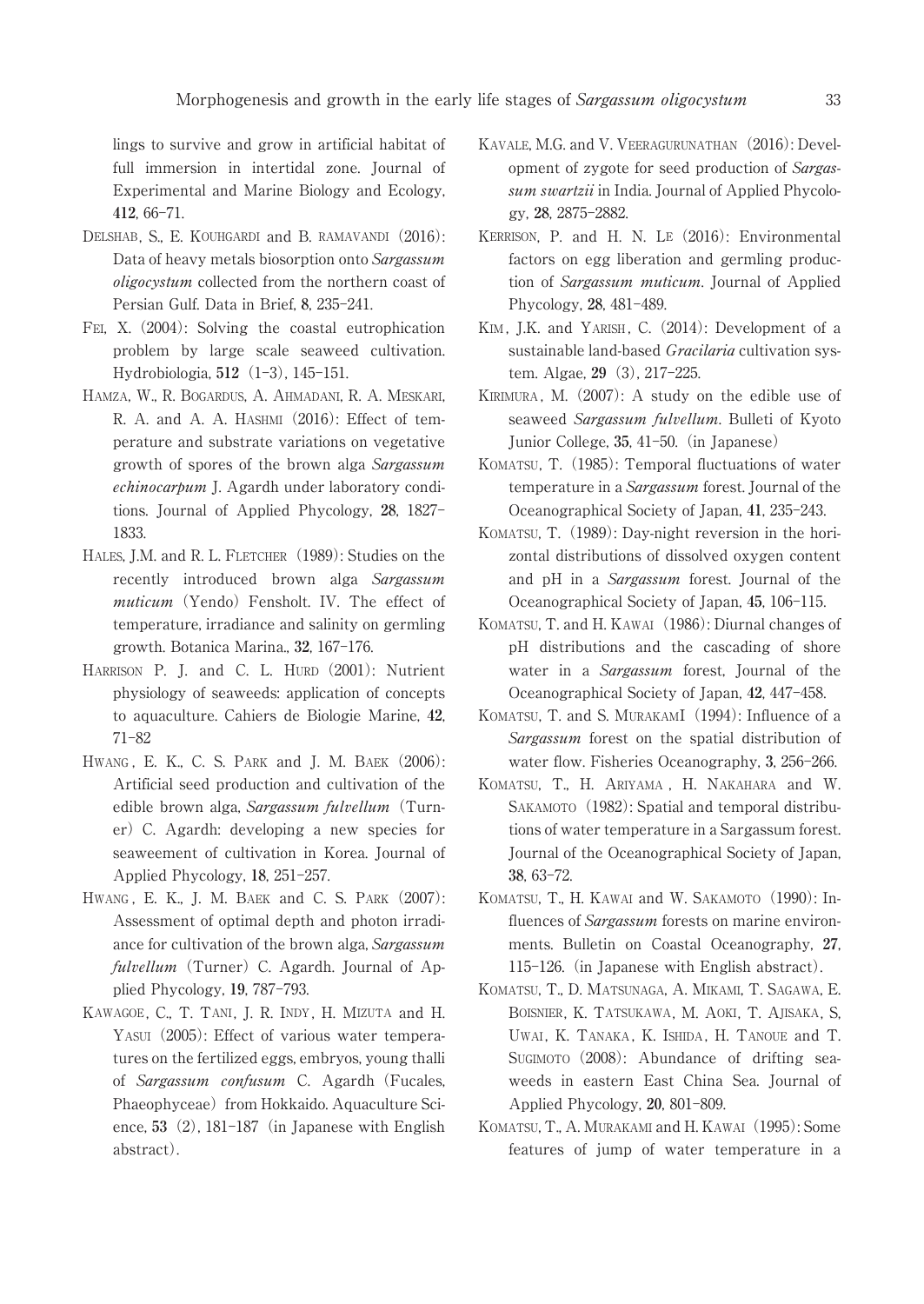Sargassum forest. Journal of Oceanography, **52**, 109-124.

- KOMATSU, T., K. TATSUKAWA, J.-B. FILIPPI, T. SAGAWA, D. MATSUNAGA, A. MIKAMI, K. ISHIDA, T. AJISAKA, K. TANAKA, M. AOKI, W. D. WANG, H. F. LIU, S. Y. ZHANG, M. D. ZHOU and T. SUGIMOTO (2007): Distribution of drifting seaweeds in eastern East China Sea. Journal of Marine Systems, 67, 245<sup>-</sup> 252.
- LUCAS, J.S. and P. C. SOUTHGATE (2012): Aquaculture: Farming Aquatic Animals and Plants, 2nd edition. Wiley-Blackwell, Oxford, 648 pp.
- LUHAN, M. R. J. and H. SOLLESTA (2010): Growing the reproductive cells (carpospores) of the seaweed, Kappaphycus striatum, in the laboratory until out planting in the field and maturation to tetrasporophyte. Journal of Applied Phycology, 22, 579-585.
- MANSILLA, A., M. PALACIOS, N. P. NAVARRO and M. AVILA (2007): Growth and survival performance of the gametophyte of Gigartina skottsbergii (Rhodophyta, Gigartinales) under defined nutrient conditions in laboratory culture. Journal of Applied Phycology, 2, 439-446.
- MEHDINEZHAD, N., A. GHANNADI and A. YEGDANEH (2015): Phytochemical and biological evaluation of some Sargassum species from Persian Gulf. Research in Pharmaceutical Sciences, 11<sup>(3)</sup>, 243-249.
- MIKAMI, A., A. KOMATSU, M. AOKI and T. SAGAWA (2007): Biomass estimation of a mixed-species Sargassum forest using aerial photography, field survey and Geographical Information Systems. In GIS/spatial analyses in fisheries and aquatic sciences.Volume **3**. Nishida, T., Kaiola, P.J. and Caton, A.E. (eds.), Fishery-Aquatic GIS Research Group, Saitama, p. 147-160.
- MIKI, O., T. NAGAI, M. MARZUKI, C. OKUMURA, C. KOSUGI and T. KATO (2016): Effect of Fe fertilizer eluate on the growth of Sargassum horneri at the germling and immature stages. Journal of Applied Phycology, 28, 1775-1782.
- MURAOKA, D. (2004): Seaweed resources as a source of carbon fixation. Bulletin of Fisheries Research Agency, Supplement No. 1, 59–63.
- NANBA, N. and T. OKUDA (1993): Germling growth of

Myagropsis myagroides and Sargassum horneri. Nippon Suisan Gakkaishi, 59 (8), 1289-1295 (in Japanese with English abstract).

- NORTON, T.A. (1977): The growth and development of Sargassum muticum (Yendo) Fensholt. Journal of Experimental Marine Biology and Ecology, **26**,  $41 - 53$ .
- OGAWA, H.(1974): On the antheridium development of Sargassum micracanthum and S. ringgoldianum. Marine Biology, 27, 21-26.
- PHILLIPS, J. C. and C. L. HURD (2003): Nitrogen ecophysiology of intertidal seaweeds from New Zealand: N uptake, storage and utilization in relation to shore position and season. Marine Ecology Progress Series, 264, 31-48.
- RAMAVANDI, B., A. EBRAHIMI, S. E. HASHEMI, S. AKBARZADEH and G. ASGARI (2015): The Potential of Sargassum oligocystum Harvested From Persian Gulf for the Adsorption of Copper Ions From Aqueous Solutions. Avicenna Journal of Environmental Health Engineering, **2**(1), e3155.
- STEEN, H. (2004): Effects of reduced salinity on reproduction and germling development in Sargassum muticum (Phaeophyceae, Fucales). European Journal of Phycology, 29, 293-299.
- STEEN, H. and J. RUENESS (2004): Comparison of survival and growth in germling of six fucoid species (Fucales, Phaeophyceae) at two different temperature and nutrient levels. Sarsia, 89, 175-183.
- TAJBAKHSH, S., M. POUYAN, K. ZANDI, P. BAHRAMIAN, K. SARTAVI, M. FOULADVAND, G. ASAYESH and A. BARAZESH  $(2011)$ : In vitro study of antibacterial activity of the alga Sargassum oligocystum from the Persian Gulf. European Review for Medical and Pharmacological Sciences, 15, 293-298.
- TYLER, A. C., K. J. GLANTHERY and A. A. MACKO (2005): Uptake of urea and amino acid by the macroalgae Ulva lactuca (Chlorophyta) and Gracilaria vermiculophylla (Rhodophyta). Marine Ecology Progress Series, 294: 161-172.
- UCHIDA, T. (1993): The life cycle of Sargassum horneri (Phaeophyta) in laboratory culture. Journal of Phycology, 29, 231-235.
- UCHIDA, T., K. YOSHIKAWA, A. ARAI and S. ARAI (1991): Life-cycle and control of Sargassum muticum